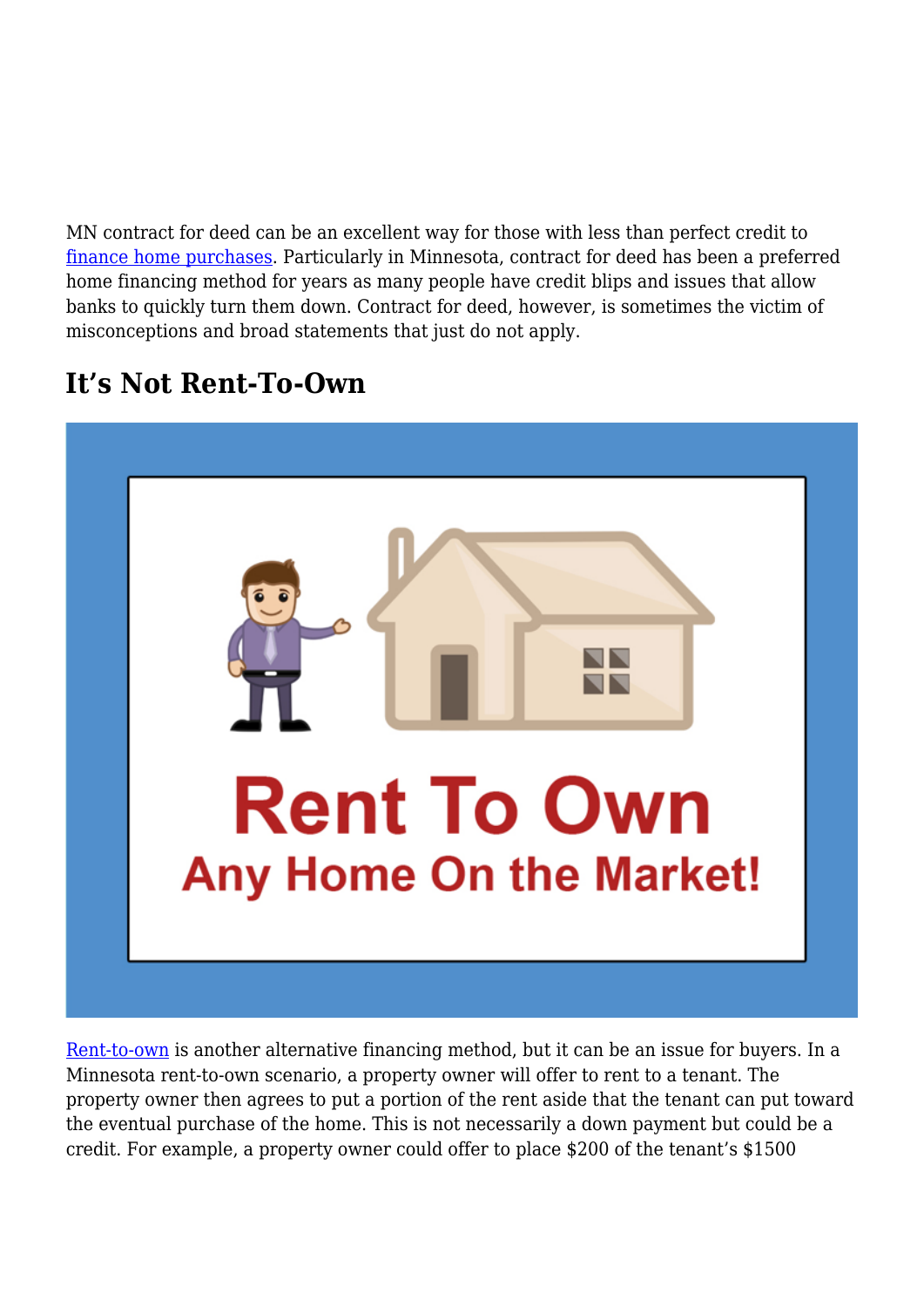monthly rent payment toward the purchase of the home. If the tenant made 36 on-time payments, the seller would then give the tenant credit for \$7200 toward the purchase of the home. The problems with this are:

- The money doesn't really exist after it has been paid to the landlord.
- It only is booked as a possible credit.
- If a purchase price hasn't been predetermined, the landlord could just raise the price of the home by the amount of the credit.
- If the tenant is late on only one payment, all credits can be forfeited.

Minnesota contract for deed doesn't work like this as we will explain below.

## **MN Contract for Deed is Not Predatory**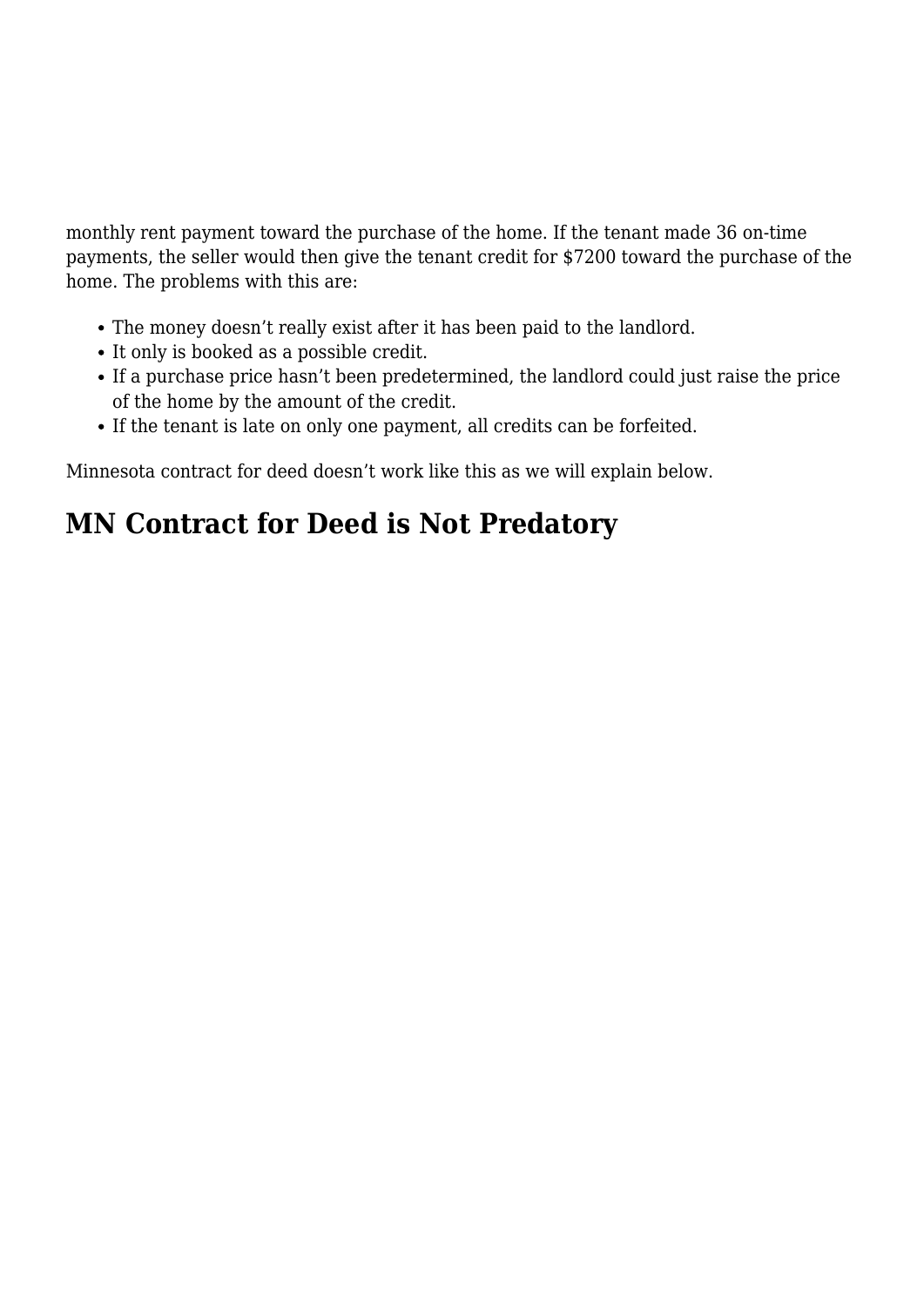# What's the difference between **Payday Loans and Car-Title Loans?**



Source: **CRL State of Lending Series**  © Center for Responsible Lending www.responsiblelending.org

In other states, rent-to-own and similar contracts for alternative financing are called [executory contracts](https://bankruptcy.cooley.com/2006/07/articles/business-bankruptcy-issues/executory-contracts-what-are-they-and-why-do-they-matter-in-bankruptcy/) and are not liked by state courts. The reason for this is that unscrupulous property owners would find un-creditworthy victims, receive a substantial down payment, sign them to a contract that requires big monthly payments, and add clauses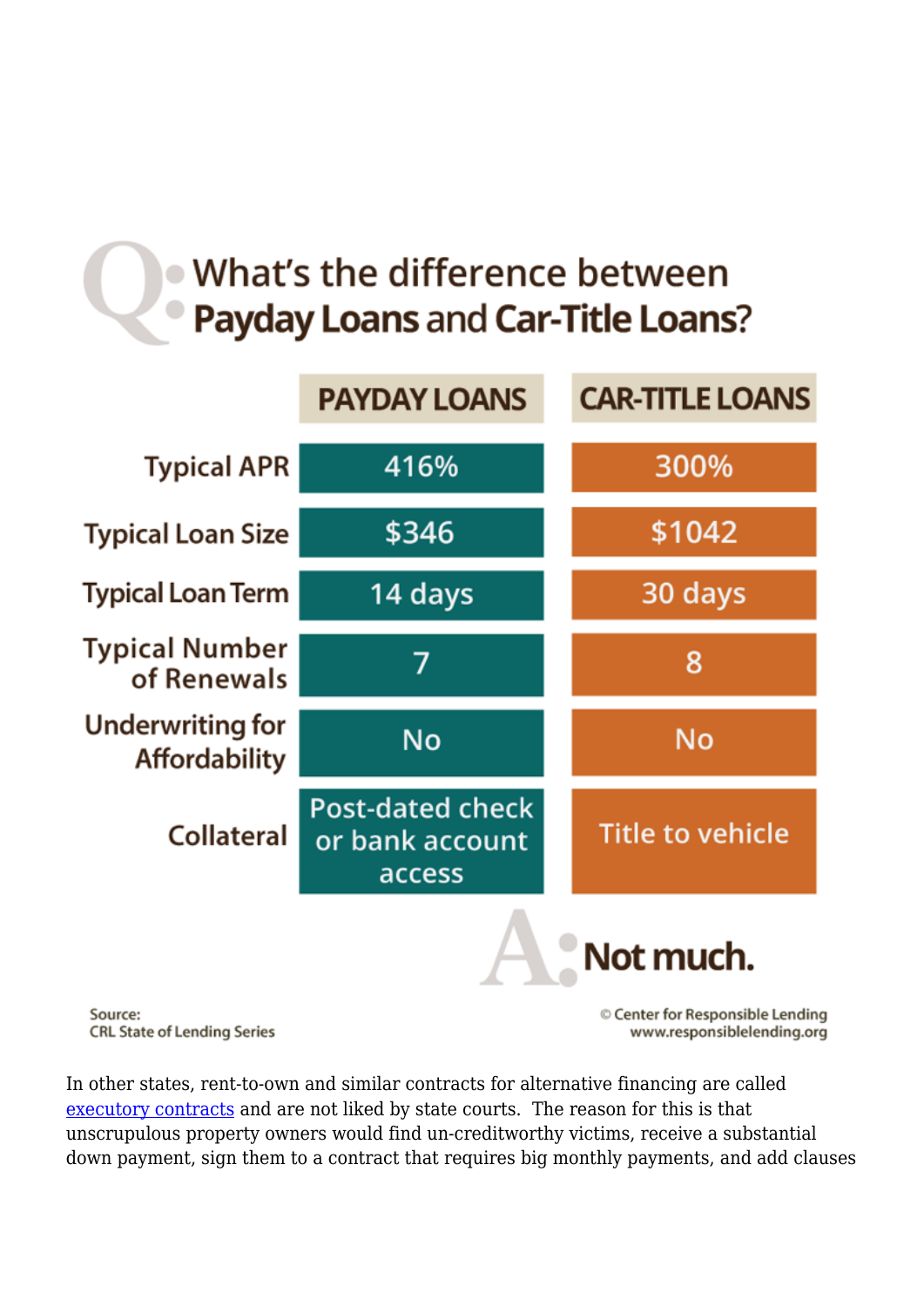that forfeit the down payment if even one monthly payment is a day late. Then the property owners would evict the tenant and start the process again.

MN contract deed is different, again, as we will explain below.

## **It's Not Only for Those with Bad Credit**

Business owners know that even with good credit it may be difficult to purchase a home. Take the example of a restaurant owner that has paid every bill on time, but he or she may have high student loan balances, high business credit balances, too many business credit cards, multiple vehicle payments and other debt. Throw in a recent [divorce](https://www.thebalance.com/will-divorce-affect-your-credit-score-960993), and that busy successful entrepreneur may have issues getting financing.

This is a case where MN contract for deed could help.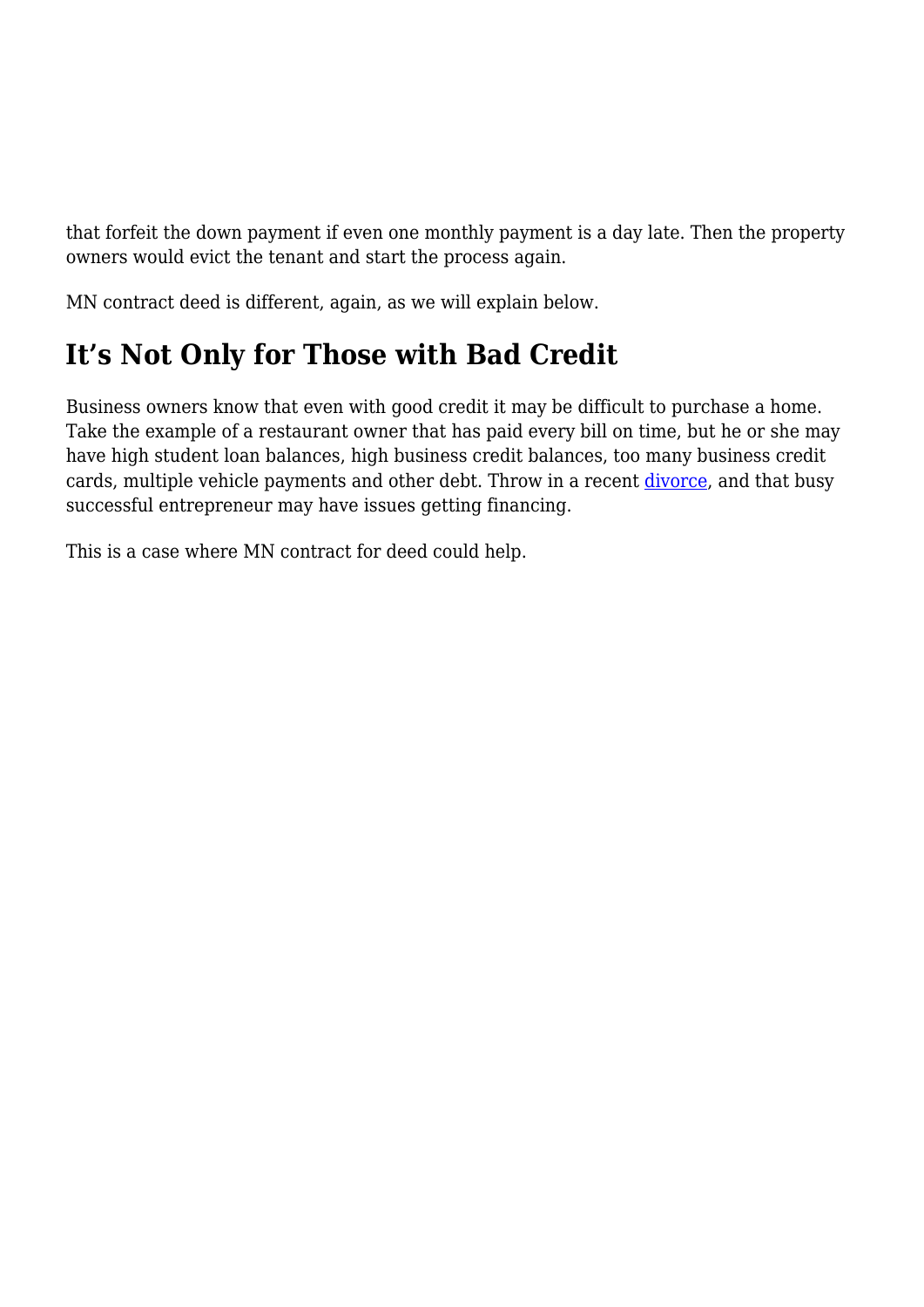